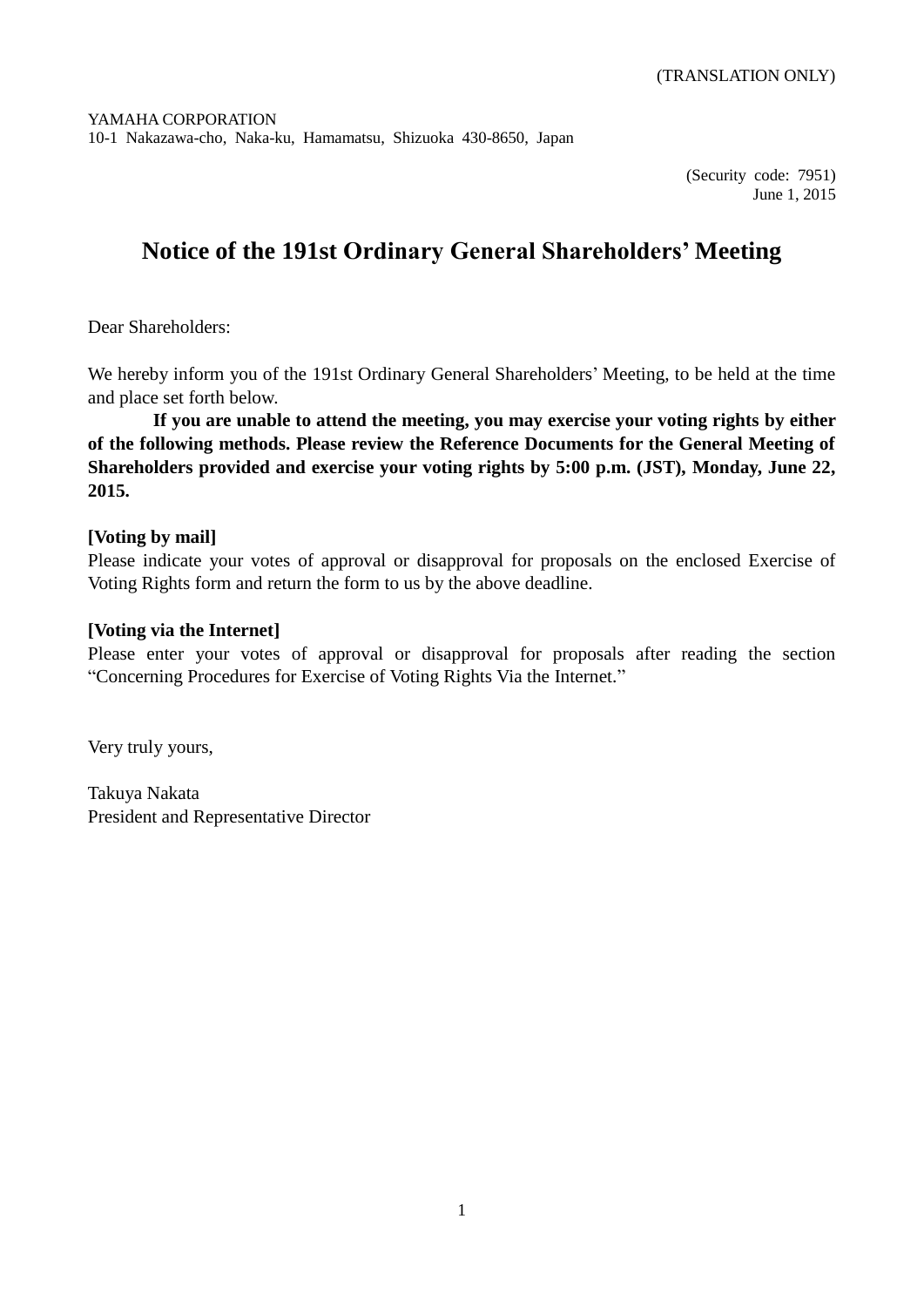### **The 191st Ordinary General Shareholders' Meeting**

**1. Date and time:** Tuesday, June 23, 2015 at 10:00 a.m.

**2. Location:** First floor of Building No. 18 YAMAHA CORPORATION 10-1 Nakazawa-cho, Naka-ku, Hamamatsu, Shizuoka, Japan (Please refer to map in Japanese original)

#### **3. Agenda of the meeting**

### **Matters to be reported:**

- 1.The Business Report, the Consolidated Financial Statements, and the Audit Reports of the Consolidated Financial Statements by the Independent Accounting Auditor and the Board of Corporate Auditors, for the 191st Fiscal Year (from April 1, 2014 through March 31, 2015).
- 2.The Non-consolidated Financial Statements for the 191st Fiscal Year (from April 1, 2014 through March 31, 2015)

### **Matters to be resolved:**

- Proposal 1 Appropriation of Surplus
- Proposal 2 Election of Six Directors
- Proposal 3 Election of Three Corporate Auditors
- Proposal 4 Payment of Bonuses to Directors
- Proposal 5 Revision of the Amount of Remuneration for Directors and Corporate Auditors

### **4. Predetermined terms of the convening**

- (1) If you do not indicate your vote of approval or disapproval for any proposal on the Exercise of Voting Rights form, you will be deemed to have approved that proposal.
- (2) Handling of voting several times
	- 1) When voting rights are exercised more than once via the Internet, the vote that arrives the latest will be deemed the valid one.
	- 2) When a shareholder exercises voting rights via the Internet and by the Exercise of Voting Rights form, the vote via the Internet will be deemed the valid one.
- (3) When a shareholder exercises voting rights by proxy at the meeting, the shareholder may appoint one shareholder with voting rights to act as his or her proxy. If you wish to exercise your voting rights by proxy at the meeting, please submit to the Company your Exercise of Voting Rights form together with a document evidencing the Proxy's power of representation for the meeting.

### **5. Other matters in relation to this Notice**

From among the documents to be provided with this Notice, the "Notes to the Consolidated Financial Statements" and "Notes to the Non-Consolidated Financial Statements" are not included in the "Yamaha Report for the 191st Fiscal Year" attached hereto. These documents are disclosed on our Internet website (http://jp.yamaha.com/) in accordance with laws and ordinances and the provisions of Article 18 of the Articles of Incorporation.

Notes: 1. For those attending, please present the enclosed Exercise of Voting Rights form at the reception desk on arrival at the meeting.

<sup>2.</sup> If the Reference Documents for the General Meeting of Shareholders and the Attached Documents are amended, the amended items will be announced on our Internet website (http://jp.yamaha.com/).

<sup>3.</sup> This document has been translated from the Japanese original for reference purposes only.

In the event of any discrepancy between this translated document and the Japanese original, the original shall prevail.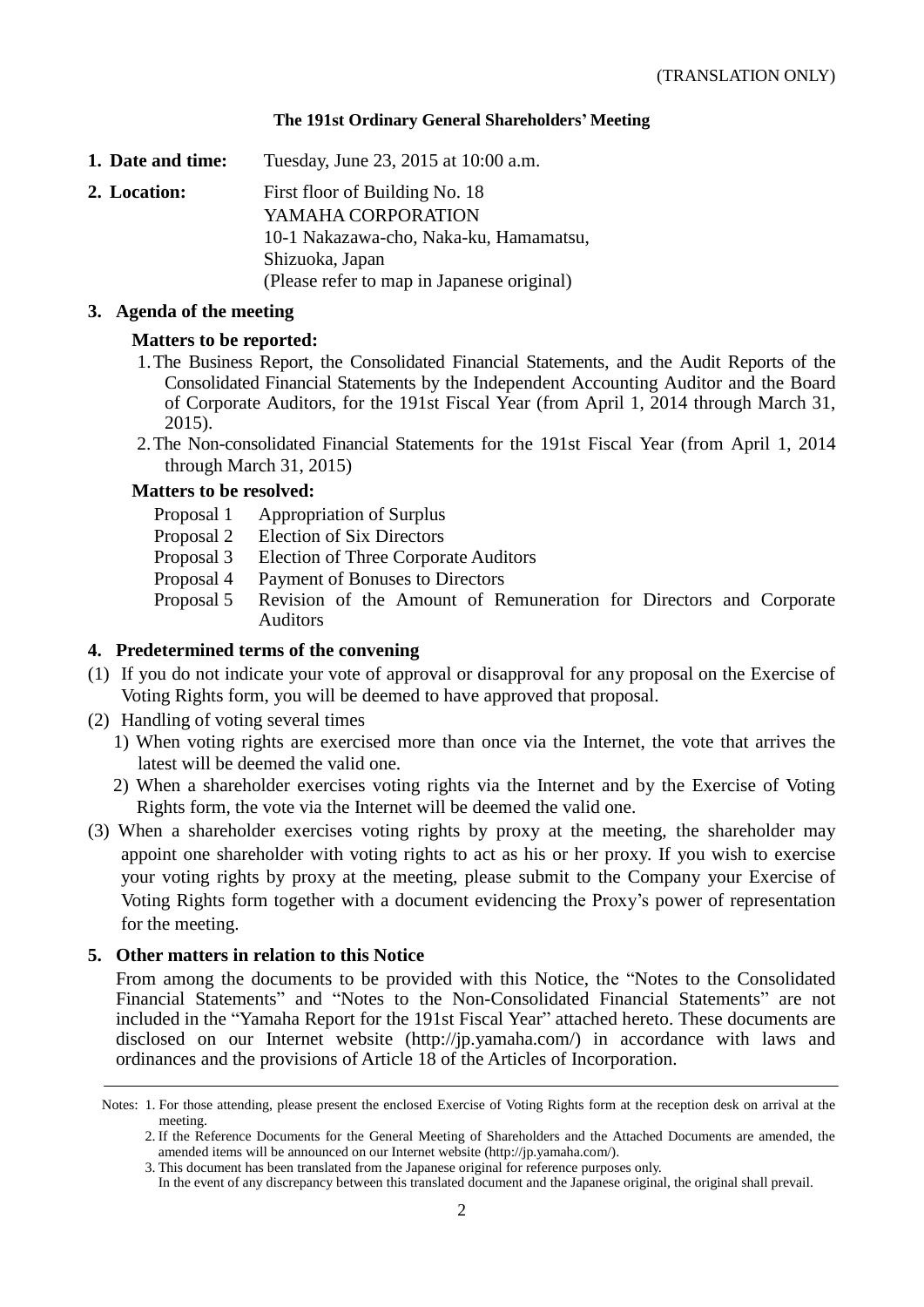### **Concerning Procedures for Exercise of Voting Rights Via the Internet**

### **1. For shareholders who exercises voting rights via the Internet**

The following items should be verified when exercising voting rights via the Internet.

- (1) It is only possible to exercise voting rights via the Internet by using the following website designated by the Company (http://www.web54.net). Please note that an exclusive website for mobile phones has not been established.
- (2) When exercising voting rights via the Internet, it is necessary to use the voting rights code and password noted on the right side of the Exercise of Voting Rights form. The password provided is effective only for the 191st Ordinary General Shareholders' Meeting. A different password will be issued for the next Meeting.
- (3) Shareholders voting via the Internet are requested to exercise their voting rights prior to 5:00 p.m. (JST) on Monday, June 22, 2015, after reviewing the Reference Documents for the General Meeting of Shareholders.
- (4) When voting rights are exercised more than once via the Internet, the vote that arrives the latest will be deemed the valid vote.
- (5) When a shareholder exercises voting rights via the Internet and by the Exercise of Voting Rights form, the vote via the Internet will be deemed the valid vote.
- (6) Shareholders will bear the expenses incurred when accessing the Internet to exercise shareholder voting rights.
- \* For questions related to exercising shareholder voting rights via the Internet, please contact the following:

The Sumitomo Mitsui Trust Bank Limited. Securities Agent Web Support Tel: 0120-652-031 (toll-free) Service hours: 9:00 a.m. to 9:00 p.m.

### **2. For institutional investors**

If you are a nominee shareholder such as an administrative trust bank (including a standing proxy), and apply in advance for the platform for exercising voting rights via the Internet, you may use such platform as a method for exercising your voting rights via the Internet at this meeting.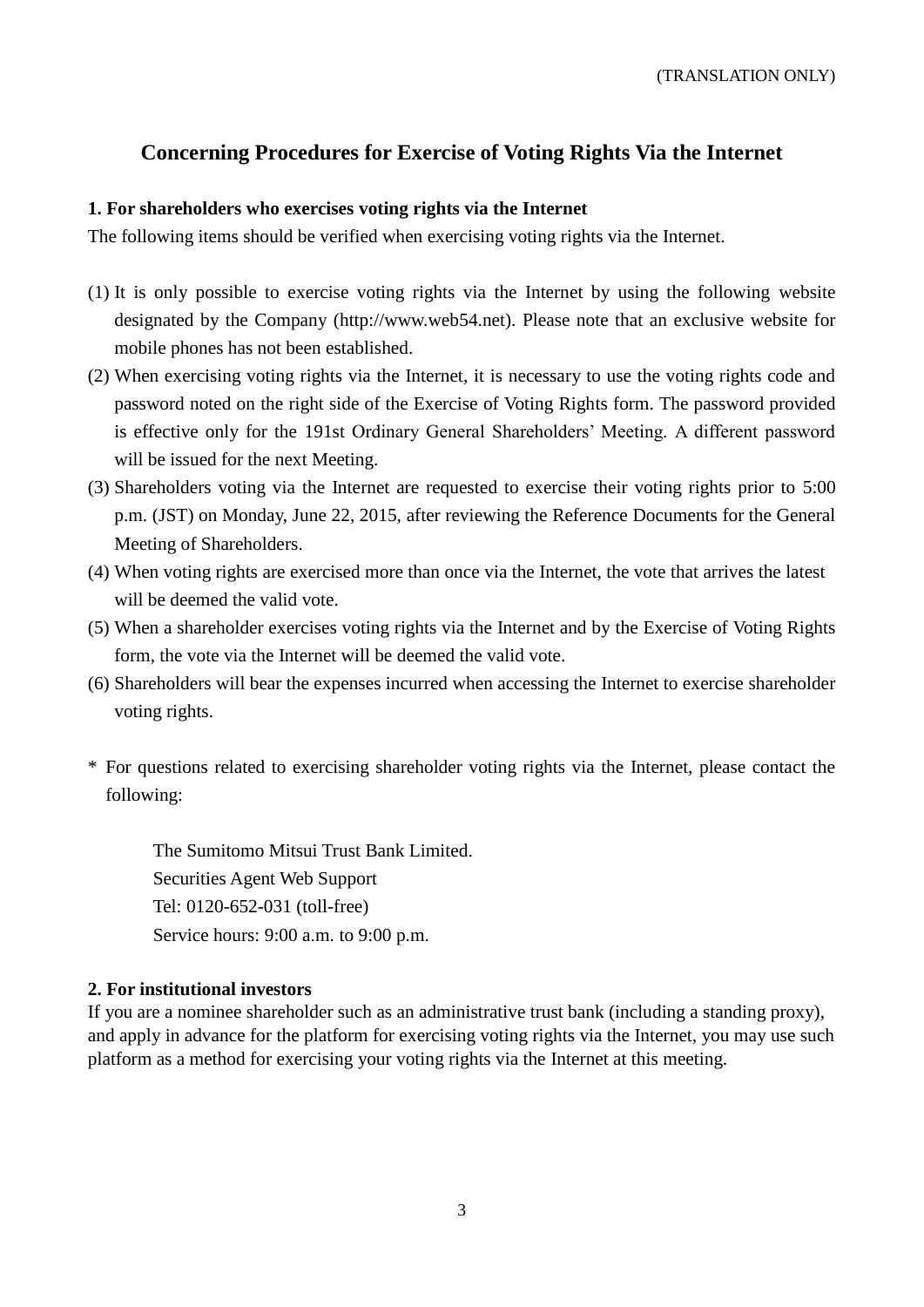# **Reference Documents for the General Meeting of Shareholders**

**Proposals and Reference Information**

## **Proposal 1 Appropriation of Surplus**

Taking into account the improvement of consolidated return on equity, and based on the level of the medium-term consolidated profits, the Company is adopting a basic policy of ensuring appropriate internal reserves in order to strengthen its operating base, such as R&D, sales investments, and capital investments, and of paying dividends that closely reflect the consolidated operating results.

Considering the policy above and the financial standing etc. of the Company, we will propose the appropriation of surplus as follows.

1. Year-end dividend

We will propose the following as the year-end dividend for the 191st fiscal year, in consideration of the consolidated operating results for the year.

- (1)Type of assets for dividends Cash
- (2) Allotment of assets for dividends to shareholders and the total amount of dividends Year-end dividend: 22.50 yen per share of common stock of the Company Total amount of dividends: 4,356,531,000 yen As a result, the annual dividend, combined with the interim dividend of 13.50 yen per share, amounts to 36 yen.
- (3) Effective date of distribution of surplus June 24, 2015

### 2. Appropriation of surplus

| (1) Items to be increased and its amount |                      |
|------------------------------------------|----------------------|
| General reserve:                         | $17,000$ million yen |
| (2) Items to be decreased and its amount |                      |

Earned surplus carried forward 17,000 million yen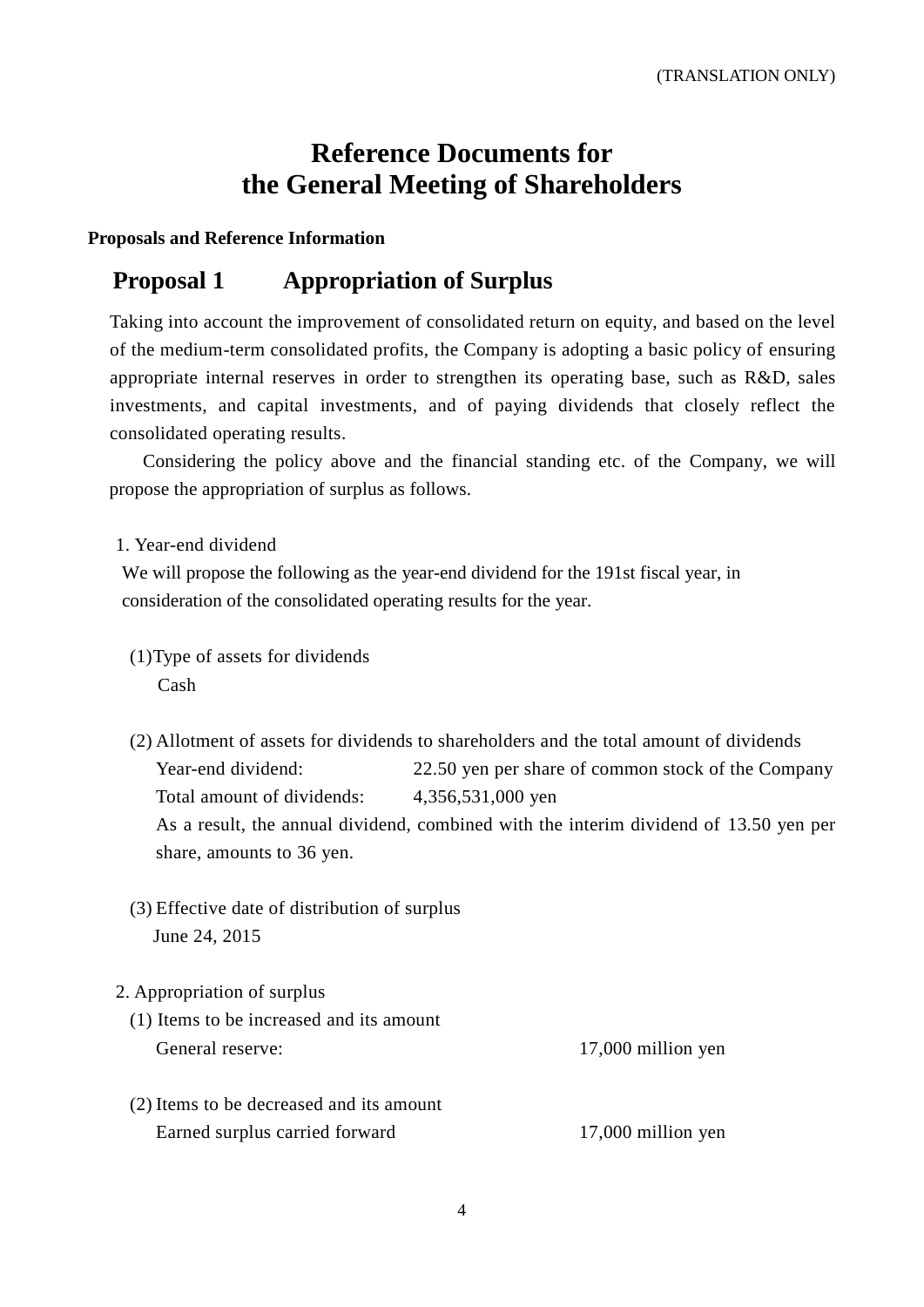# **Proposal 2 Election of Six Directors**

All of the seven directors will complete their respective terms of office at the conclusion of this meeting. Accordingly, we shall propose the election of six directors.

| Name<br>No.    |                     | Brief personal history; position; charge; and important | No. of the |                                             |                        |
|----------------|---------------------|---------------------------------------------------------|------------|---------------------------------------------|------------------------|
|                | (Date of Birth)     |                                                         |            | concurrent duties                           | Company shares<br>held |
|                |                     | April                                                   |            | 1981: Entered the Company                   |                        |
|                |                     | October                                                 |            | 2005: General Manager of Pro Audio &        |                        |
|                |                     |                                                         |            | <b>Digital Musical Instruments Division</b> |                        |
|                |                     | June                                                    |            | 2006: Executive Officer                     |                        |
|                | Takuya Nakata       | June                                                    |            | 2009: Director & Executive Officer          |                        |
|                | (June 8, 1958)      | April                                                   | 2010       | President and Director of Yamaha            |                        |
| 1              |                     |                                                         |            | Corporation of America                      | 18,900                 |
|                | Candidate for       | June                                                    |            | 2010: Senior Executive Officer of the       |                        |
|                |                     |                                                         |            | Company                                     |                        |
|                | Reappointment       | June                                                    |            | 2013: President and Representative Director |                        |
|                |                     |                                                         |            | (to the present)                            |                        |
|                |                     | March                                                   |            | 2014: Director of Yamaha Motor Co., Ltd.    |                        |
|                |                     |                                                         |            | (Outside Director)                          |                        |
|                |                     |                                                         |            | (to the present)                            |                        |
|                |                     | April                                                   |            | 1982: Entered the Company                   |                        |
|                |                     | December                                                |            | 2008: President and Director of Yamaha      |                        |
|                |                     |                                                         |            | Music Europe GmbH                           |                        |
|                | <b>Masato Oike</b>  | June                                                    |            | 2009: Executive Officer of the Company      |                        |
|                | (February 23, 1960) | June                                                    |            | 2011: Senior Executive Officer              |                        |
| $\overline{2}$ |                     | August                                                  |            | 2013: General Manager of Musical            | 5,200                  |
|                | Candidate for       |                                                         |            | Instruments & Audio Products Sales &        |                        |
|                | Reappointment       |                                                         |            | <b>Marketing Group</b>                      |                        |
|                |                     |                                                         |            | (to the present)                            |                        |
|                |                     | June                                                    | 2014:      | Director and Senior Executive Officer       |                        |
|                |                     |                                                         |            | (to the present)                            |                        |

The table below lists the nominees for those positions.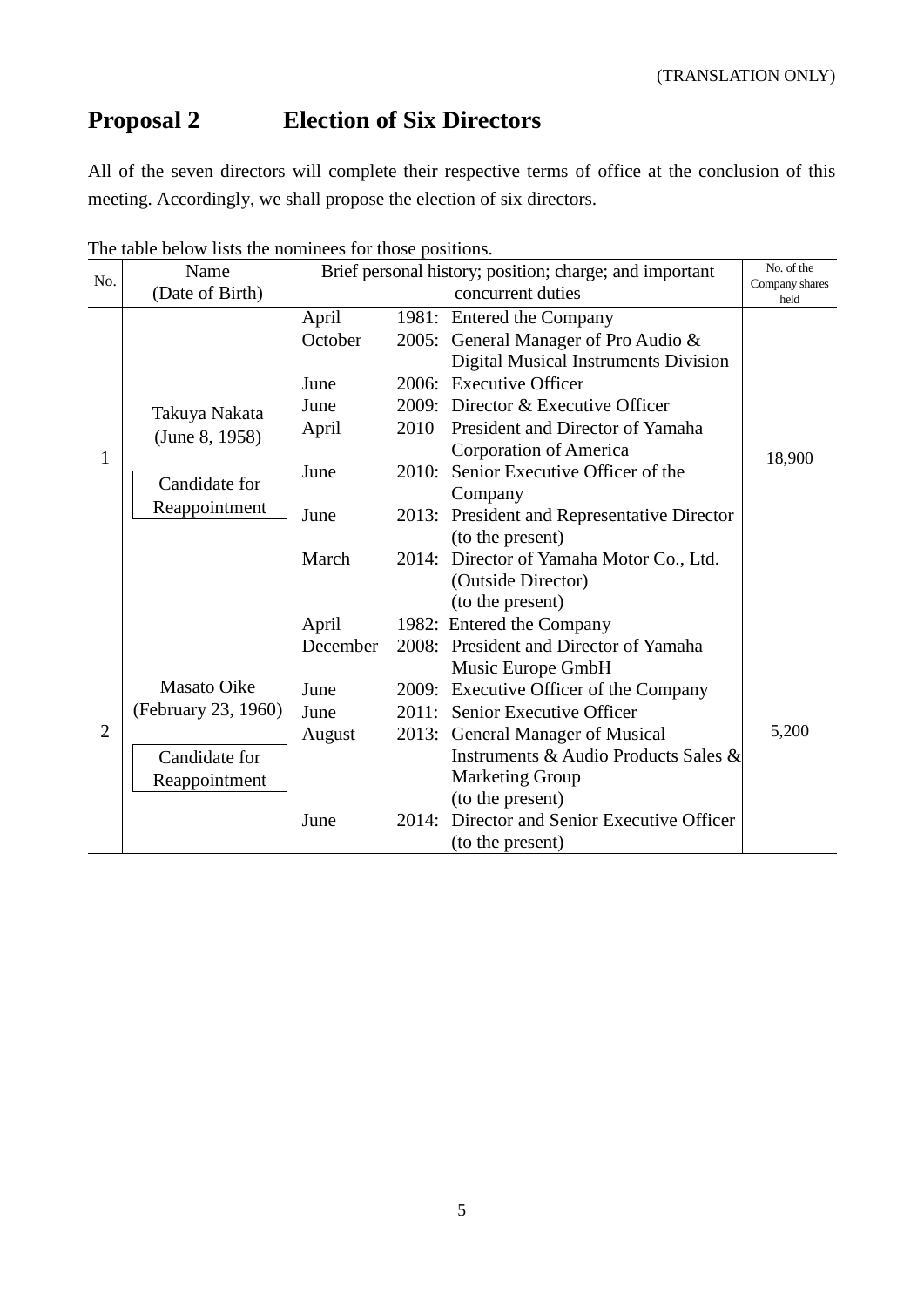### (TRANSLATION ONLY)

| No. | Name                                                                                                                                                                                                                                                                                                                                                   | Brief personal history; position; charge; and important | No. of the                                                                                                                                                                                                                                                                                                                                                                                                                                                                                                                                                                                                                                                                                                                                                                                             |                        |
|-----|--------------------------------------------------------------------------------------------------------------------------------------------------------------------------------------------------------------------------------------------------------------------------------------------------------------------------------------------------------|---------------------------------------------------------|--------------------------------------------------------------------------------------------------------------------------------------------------------------------------------------------------------------------------------------------------------------------------------------------------------------------------------------------------------------------------------------------------------------------------------------------------------------------------------------------------------------------------------------------------------------------------------------------------------------------------------------------------------------------------------------------------------------------------------------------------------------------------------------------------------|------------------------|
|     | (Date of Birth)                                                                                                                                                                                                                                                                                                                                        |                                                         | concurrent duties                                                                                                                                                                                                                                                                                                                                                                                                                                                                                                                                                                                                                                                                                                                                                                                      | Company shares<br>held |
|     |                                                                                                                                                                                                                                                                                                                                                        | April<br>March<br>March<br>March                        | 1978: Entered Yamaha Motor Co., Ltd.<br>2007: Executive Officer of Yamaha Motor<br>2009: Senior Executive Officer of Yamaha<br>Motor<br>2010: President and Representative Director                                                                                                                                                                                                                                                                                                                                                                                                                                                                                                                                                                                                                    |                        |
|     | Hiroyuki Yanagi<br>June<br>(November 20, 1954)                                                                                                                                                                                                                                                                                                         |                                                         | of Yamaha Motor, concurrently<br>serving as Chief Executive Officer<br>(to the present)<br>2011: Director of the Company<br>(Outside Director)<br>(to the present)                                                                                                                                                                                                                                                                                                                                                                                                                                                                                                                                                                                                                                     | 15,700                 |
| 3   | Candidate for<br>Term of office as an outside director:<br><b>Outside Director</b><br>Attendance at Board of Directors meetings:<br>12 out of 13 meetings (92.3%)<br>Candidate for<br>Mr. Hiroyuki Yanagi is a candidate for outside director.<br>(1)<br>Reappointment<br>(2)<br>that he be elected as an outside director.<br>(3)<br>same conditions. |                                                         | Four (4) years (at the conclusion of this Ordinary General Meeting of Shareholders)<br>We anticipate that he, from his standpoint as a corporate manager as president and<br>representative director of Yamaha Motor Co., Ltd., will supervise and advise the<br>management of the Company and improve the value of the Yamaha brand, which both<br>Yamaha Motor Co., Ltd. and the Company use in common. Therefore, we will propose<br>He entered into an agreement with the Company to limit the liability for damage<br>stipulated in Article 423, Paragraph 1 of the Corporate Law. The maximum amount of<br>liability under the agreement is the minimum amount stipulated in laws and regulations. If<br>his re-election is approved, we will renew the liability limitation agreement under the |                        |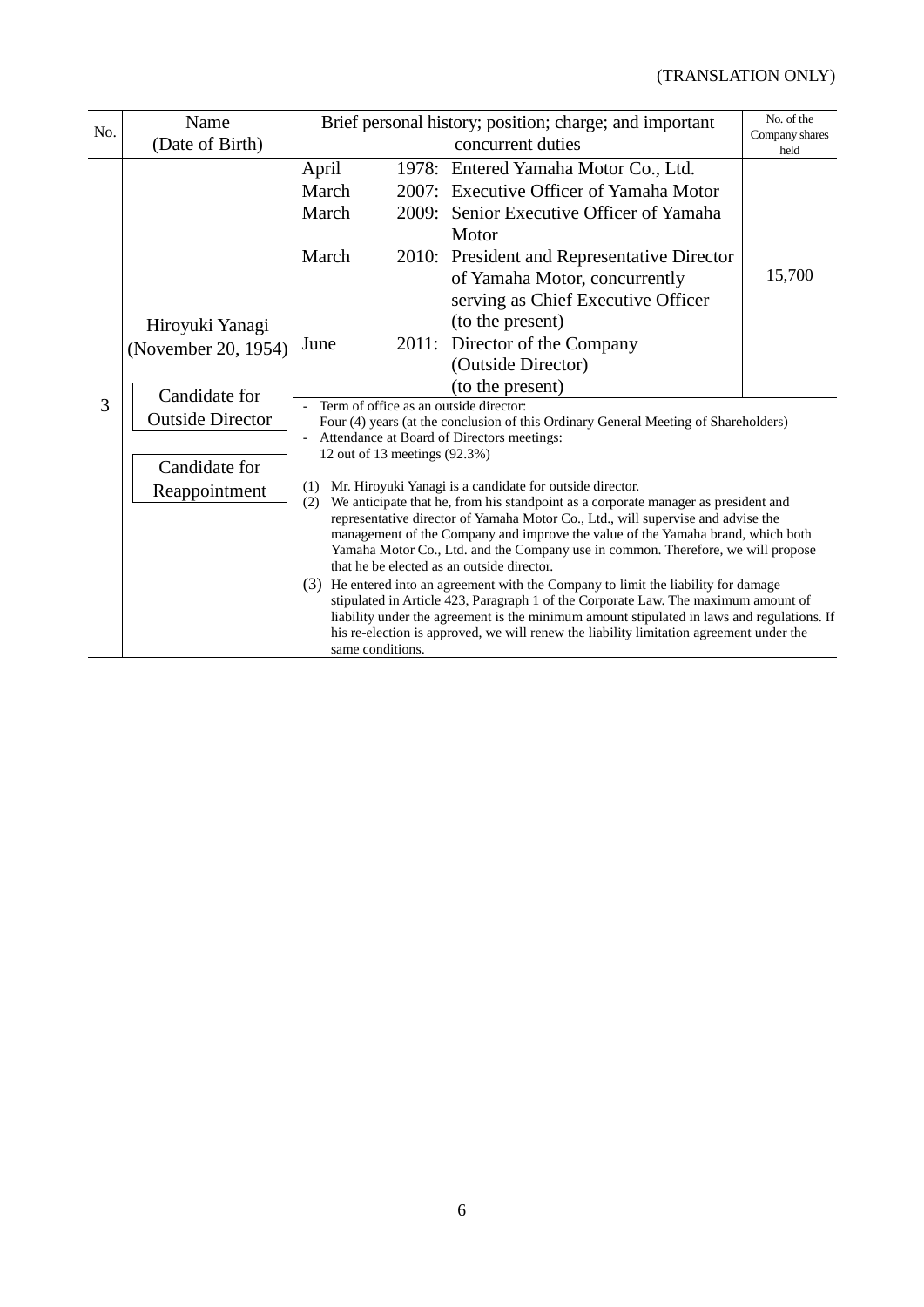|                | Name                    | Brief personal history; position; charge; and important                                                                                                                                                                         |  | No. of the                                                                                                                                                                            |                        |  |
|----------------|-------------------------|---------------------------------------------------------------------------------------------------------------------------------------------------------------------------------------------------------------------------------|--|---------------------------------------------------------------------------------------------------------------------------------------------------------------------------------------|------------------------|--|
| No.            | (Date of Birth)         |                                                                                                                                                                                                                                 |  | concurrent duties                                                                                                                                                                     | Company shares<br>held |  |
|                |                         | April                                                                                                                                                                                                                           |  | 1964: Entered Minolta Camera Co., Ltd.                                                                                                                                                |                        |  |
|                |                         | June                                                                                                                                                                                                                            |  | 1991: Director of Minolta Camera                                                                                                                                                      |                        |  |
|                |                         | June                                                                                                                                                                                                                            |  | 1995: Managing Director of Minolta Co.,                                                                                                                                               |                        |  |
|                |                         |                                                                                                                                                                                                                                 |  | Ltd.                                                                                                                                                                                  |                        |  |
|                |                         | June                                                                                                                                                                                                                            |  | 1999: President and Representative Director<br>of Minolta                                                                                                                             |                        |  |
|                |                         | August                                                                                                                                                                                                                          |  | 2003: Director, Representative Executive<br>Officer and Vice-President of Konica                                                                                                      |                        |  |
|                |                         |                                                                                                                                                                                                                                 |  | Minolta Holdings, Inc.                                                                                                                                                                |                        |  |
|                |                         | April                                                                                                                                                                                                                           |  | 2006: Director, Representative Executive                                                                                                                                              |                        |  |
|                |                         |                                                                                                                                                                                                                                 |  | Officer and President of Konica                                                                                                                                                       | $\mathbf{0}$           |  |
|                | Yoshikatsu Ota          |                                                                                                                                                                                                                                 |  | Minolta Holdings                                                                                                                                                                      |                        |  |
|                | (December 28, 1941)     | April                                                                                                                                                                                                                           |  | 2009: Director and Chairman of the Board of<br>Konica Minolta Holdings                                                                                                                |                        |  |
|                | Candidate for           | June                                                                                                                                                                                                                            |  | 2012: Director of the Company                                                                                                                                                         |                        |  |
|                | <b>Outside Director</b> |                                                                                                                                                                                                                                 |  | (Outside Director)                                                                                                                                                                    |                        |  |
| $\overline{4}$ |                         |                                                                                                                                                                                                                                 |  | (to the present)                                                                                                                                                                      |                        |  |
|                | Candidate for           | June                                                                                                                                                                                                                            |  | 2014: Retired, Director of Konica Minolta,                                                                                                                                            |                        |  |
|                | Independent             |                                                                                                                                                                                                                                 |  | Inc.                                                                                                                                                                                  |                        |  |
|                | Director                | May                                                                                                                                                                                                                             |  | 2015: Director of J. FRONT RETAILING                                                                                                                                                  |                        |  |
|                |                         |                                                                                                                                                                                                                                 |  | Co., Ltd. (Outside Director)                                                                                                                                                          |                        |  |
|                | Candidate for           |                                                                                                                                                                                                                                 |  | (to the present)                                                                                                                                                                      |                        |  |
|                | Reappointment           |                                                                                                                                                                                                                                 |  | Term of office as an outside director:<br>Three (3) years (at the conclusion of this Ordinary General Meeting of Shareholders)                                                        |                        |  |
|                |                         | 12 out of 13 meetings (92.3%)                                                                                                                                                                                                   |  | Attendance at Board of Directors meetings:                                                                                                                                            |                        |  |
|                |                         |                                                                                                                                                                                                                                 |  | (1) Mr. Yoshikatsu Ota is a candidate for outside director.                                                                                                                           |                        |  |
|                |                         | (2)                                                                                                                                                                                                                             |  | We anticipate that he will supervise and advise the management of the Company based on<br>his ample experience and advanced knowledge as a corporate manager. Therefore, we will      |                        |  |
|                |                         | propose that he be elected as an outside director.<br>(3) He entered into an agreement with the Company to limit the liability for damage<br>stipulated in Article 423, Paragraph 1 of the Corporate Law. The maximum amount of |  |                                                                                                                                                                                       |                        |  |
|                |                         |                                                                                                                                                                                                                                 |  |                                                                                                                                                                                       |                        |  |
|                |                         | same conditions.                                                                                                                                                                                                                |  | liability under the agreement is the minimum amount stipulated in laws and regulations. If<br>his re-election is approved, we will renew the liability limitation agreement under the |                        |  |
|                |                         |                                                                                                                                                                                                                                 |  | (4) The Company files documentation with the Tokyo Stock Exchange to establish that he is                                                                                             |                        |  |
|                |                         | January                                                                                                                                                                                                                         |  | an independent director under the provisions set forth by the Tokyo Stock Exchange.<br>1988: Entered the Company                                                                      |                        |  |
|                |                         | August                                                                                                                                                                                                                          |  | 2009: General Manager of Accounting and                                                                                                                                               |                        |  |
| 5              |                         |                                                                                                                                                                                                                                 |  | <b>Finance Division</b>                                                                                                                                                               |                        |  |
|                | Satoshi Yamahata        | June                                                                                                                                                                                                                            |  | 2013: Executive Officer                                                                                                                                                               |                        |  |
|                | (December 3, 1960)      |                                                                                                                                                                                                                                 |  | (to the present)                                                                                                                                                                      | 4,400                  |  |
|                |                         | June                                                                                                                                                                                                                            |  | 2013: General Manager of Corporate                                                                                                                                                    |                        |  |
|                | New Candidate           |                                                                                                                                                                                                                                 |  | <b>Planning Division</b>                                                                                                                                                              |                        |  |
|                |                         | April                                                                                                                                                                                                                           |  | 2015: General Manager of Operations Group                                                                                                                                             |                        |  |
|                |                         |                                                                                                                                                                                                                                 |  | (to the present)                                                                                                                                                                      |                        |  |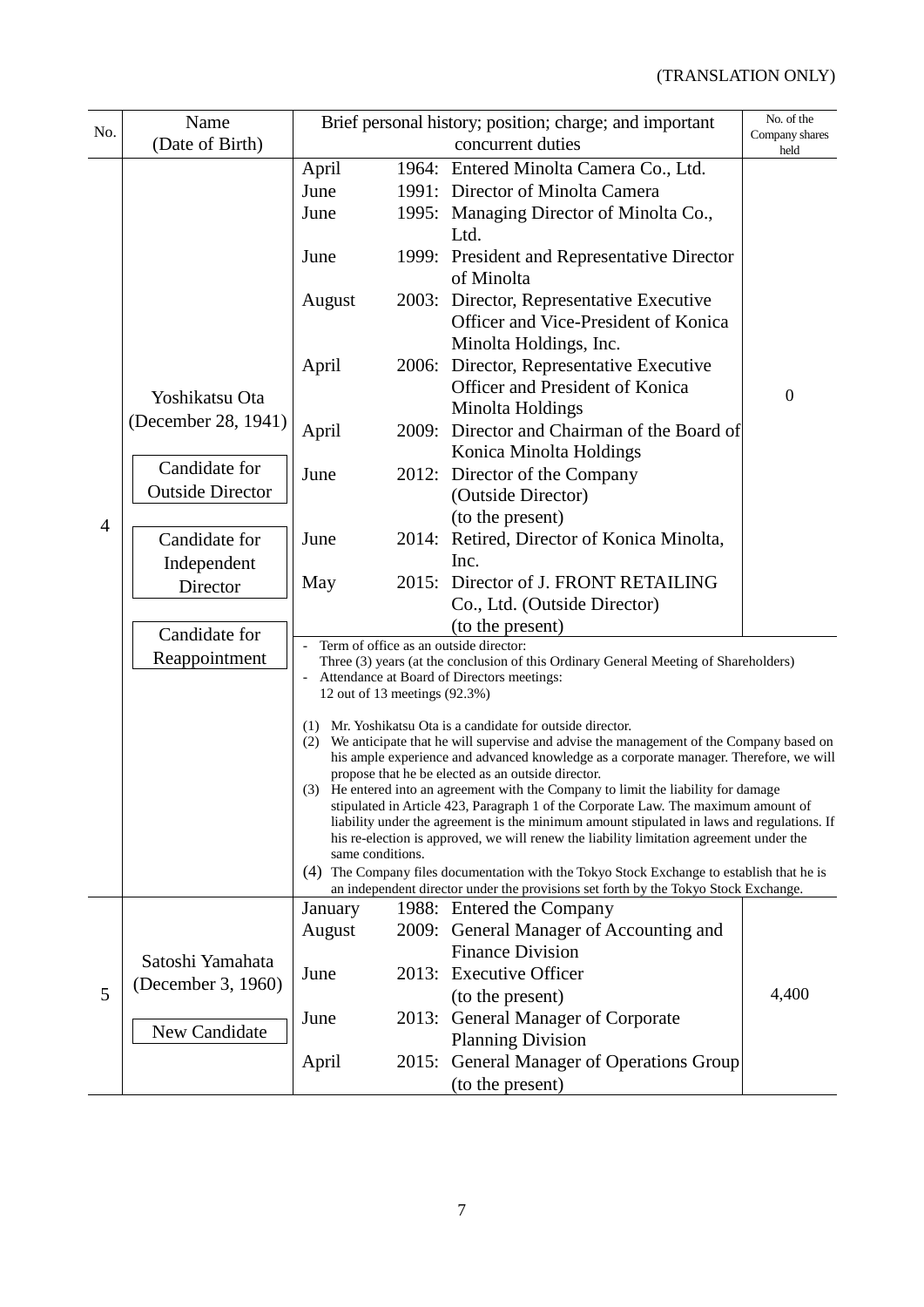| No. | Name                                     |                                                                                                                                                                                                                                                                                                                                                                                                                                                                                                                                                                                                                                                                                                                                                                                                                                                    |       | Brief personal history; position; charge; and important                                                                                                                                                                                                                                                                                         | No. of the             |
|-----|------------------------------------------|----------------------------------------------------------------------------------------------------------------------------------------------------------------------------------------------------------------------------------------------------------------------------------------------------------------------------------------------------------------------------------------------------------------------------------------------------------------------------------------------------------------------------------------------------------------------------------------------------------------------------------------------------------------------------------------------------------------------------------------------------------------------------------------------------------------------------------------------------|-------|-------------------------------------------------------------------------------------------------------------------------------------------------------------------------------------------------------------------------------------------------------------------------------------------------------------------------------------------------|------------------------|
|     | (Date of Birth)                          |                                                                                                                                                                                                                                                                                                                                                                                                                                                                                                                                                                                                                                                                                                                                                                                                                                                    |       | concurrent duties                                                                                                                                                                                                                                                                                                                               | Company shares<br>held |
| 6   | Shigeru Nosaka<br>(September 12, 1953)   | April<br>December<br>March<br>November<br>April<br>August<br>June                                                                                                                                                                                                                                                                                                                                                                                                                                                                                                                                                                                                                                                                                                                                                                                  |       | 1976: Entered Marubeni Corporation<br>1989: Entered Apple Computer KK<br>1996: Entered Allergan, Inc.<br>1996: Entered Japan Communications Inc. as<br>Senior Executive Officer<br>2002: Entered Oracle Corporation Japan<br>2002: Director and Managing Executive<br>Officer<br>2004: Director and Senior Managing<br><b>Executive Officer</b> | $\overline{0}$         |
|     | Candidate for<br><b>Outside Director</b> | November<br>October                                                                                                                                                                                                                                                                                                                                                                                                                                                                                                                                                                                                                                                                                                                                                                                                                                |       | 2005: Retired<br>2007: Entered as Senior Managing Executive<br>Officer                                                                                                                                                                                                                                                                          |                        |
|     | Candidate for<br>Independent             | August                                                                                                                                                                                                                                                                                                                                                                                                                                                                                                                                                                                                                                                                                                                                                                                                                                             |       | 2008: Director and Senior Managing<br><b>Executive Officer</b>                                                                                                                                                                                                                                                                                  |                        |
|     | Director                                 | June                                                                                                                                                                                                                                                                                                                                                                                                                                                                                                                                                                                                                                                                                                                                                                                                                                               | 2011: | Director and Executive Vice President<br>(to the present)                                                                                                                                                                                                                                                                                       |                        |
|     | New Candidate                            | Mr. Shigeru Nosaka is a nominee for outside director.<br>(1)<br>We anticipate that he will supervise and advise the management of the Company based on<br>(2)<br>his ample experience and advanced knowledge as a corporate manager. Therefore, we<br>will propose that he be elected as an outside director.<br>In the event that Mr. Shigeru Nosaka is elected as outside director, the Company plans to<br>(3)<br>enter into an agreement with him to limit the liability for damages stipulated in Article<br>423, Paragraph 1 of the Corporate Law. The maximum amount of liability under the<br>agreement is the minimum amount stipulated in laws and regulations.<br>If Mr. Shigeru Nosaka is elected as director, he is scheduled to become an independent<br>(4)<br>director under the provisions set forth by the Tokyo Stock Exchange. |       |                                                                                                                                                                                                                                                                                                                                                 |                        |

### **Special interests between nominees for director and the Company**

Of the candidates for director, the nominees for directors who have special interests in the Company are as follows:

Hiroyuki Yanagi

Hiroyuki Yanagi doubles as President and Representative Director of Yamaha Motor Co., Ltd., with which the Company conducts transactions for the lease of real estate, etc.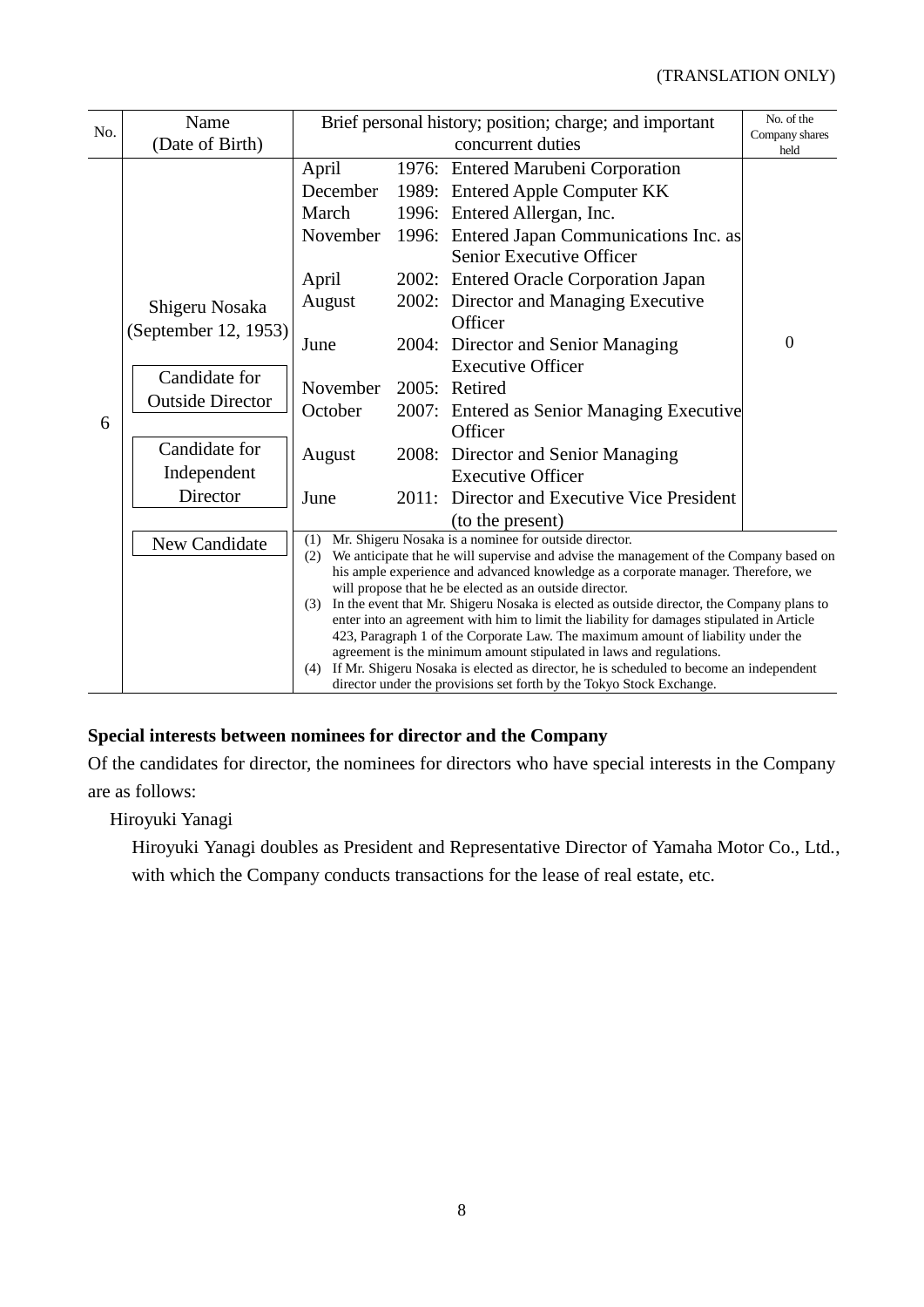# **Proposal 3 Election of Three Corporate Auditors**

Corporate auditors Fumio Umeda, Takashi Miyazawa, and Hirohiko Ikeda will complete their respective terms of office at the conclusion of this meeting. Accordingly, we shall propose the election of three corporate auditors.

This Proposal was agreed upon in advance by the Board of Corporate Auditors.

| No. | Name<br>(Date of Birth)                                                                                                           | Brief personal history; position; charge; and important<br>concurrent duties                            |  |                                                                                                                                                                                                                                                                                                                                                                                                                                                                                                                                                                                                                                                                                                                                                                                                                                                                                                                                                                                                                                                                                                                                                                                                                                                                                                                                                                                                                                                                                                       | No. of the<br>Company shares |
|-----|-----------------------------------------------------------------------------------------------------------------------------------|---------------------------------------------------------------------------------------------------------|--|-------------------------------------------------------------------------------------------------------------------------------------------------------------------------------------------------------------------------------------------------------------------------------------------------------------------------------------------------------------------------------------------------------------------------------------------------------------------------------------------------------------------------------------------------------------------------------------------------------------------------------------------------------------------------------------------------------------------------------------------------------------------------------------------------------------------------------------------------------------------------------------------------------------------------------------------------------------------------------------------------------------------------------------------------------------------------------------------------------------------------------------------------------------------------------------------------------------------------------------------------------------------------------------------------------------------------------------------------------------------------------------------------------------------------------------------------------------------------------------------------------|------------------------------|
|     | Hirohiko Ikeda<br>(June 21, 1960)                                                                                                 | April<br>September<br>June<br>April<br>August<br>June                                                   |  | 1987: Registered as Attorney<br>Joined Oh-Ebashi Law Offices<br>1991: Worked for Weil, Gotshal & Manges<br>(U.S.A.)<br>1992: Admitted to New York State Bar<br>1993: Partner of Oh-Ebashi Law Offices<br>2002: Partner of Oh-Ebashi LPC & Partners<br>(to the present)<br>2011: Corporate Auditor of the Company<br>(to the present)                                                                                                                                                                                                                                                                                                                                                                                                                                                                                                                                                                                                                                                                                                                                                                                                                                                                                                                                                                                                                                                                                                                                                                  | held<br>$\boldsymbol{0}$     |
| 1   | Candidate for<br><b>Outside Corporate</b><br>Auditor<br>Candidate for<br>Independent<br>Auditor<br>Candidate for<br>Reappointment | 12 out of 13 meetings (92.3%)<br>14 out of 15 meetings (93.3%)<br>(1)<br>(2)<br>(3)<br>same conditions. |  | Term of office as an outside corporate auditor:<br>Four (4) years (at the conclusion of this Ordinary General Meeting of Shareholders)<br>Attendance at Board of Directors meetings:<br>Attendance at Board of Corporate Auditors meetings:<br>Mr. Hirohiko Ikeda is a candidate for outside corporate auditor.<br>He has never been involved in corporate management. We anticipate, however, that he<br>will make use of the legal expertise and wide range of views he has acquired over his<br>many years as a lawyer, including his detailed knowledge of corporate legal affairs and<br>corporate governance in Japan and abroad, for the auditing of the management of the<br>Company. Therefore, we will propose that he will be elected as an outside corporate<br>auditor. Additionally, the Company has determined that he will be able to appropriately<br>execute the duties of outside corporate auditor due to the above reasons.<br>He entered into an agreement with the Company to limit the liability for damage<br>stipulated in Article 423, Paragraph 1 of the Corporate Law. The maximum amount of<br>liability under the agreement is the minimum amount stipulated in laws and regulations. If<br>his re-election is approved, we will renew the liability limitation agreement under the<br>(4) The Company files documentation with the Tokyo Stock Exchange to establish that he is<br>an independent auditor under the provisions set forth by the Tokyo Stock Exchange. |                              |

The table below lists the nominee for that position.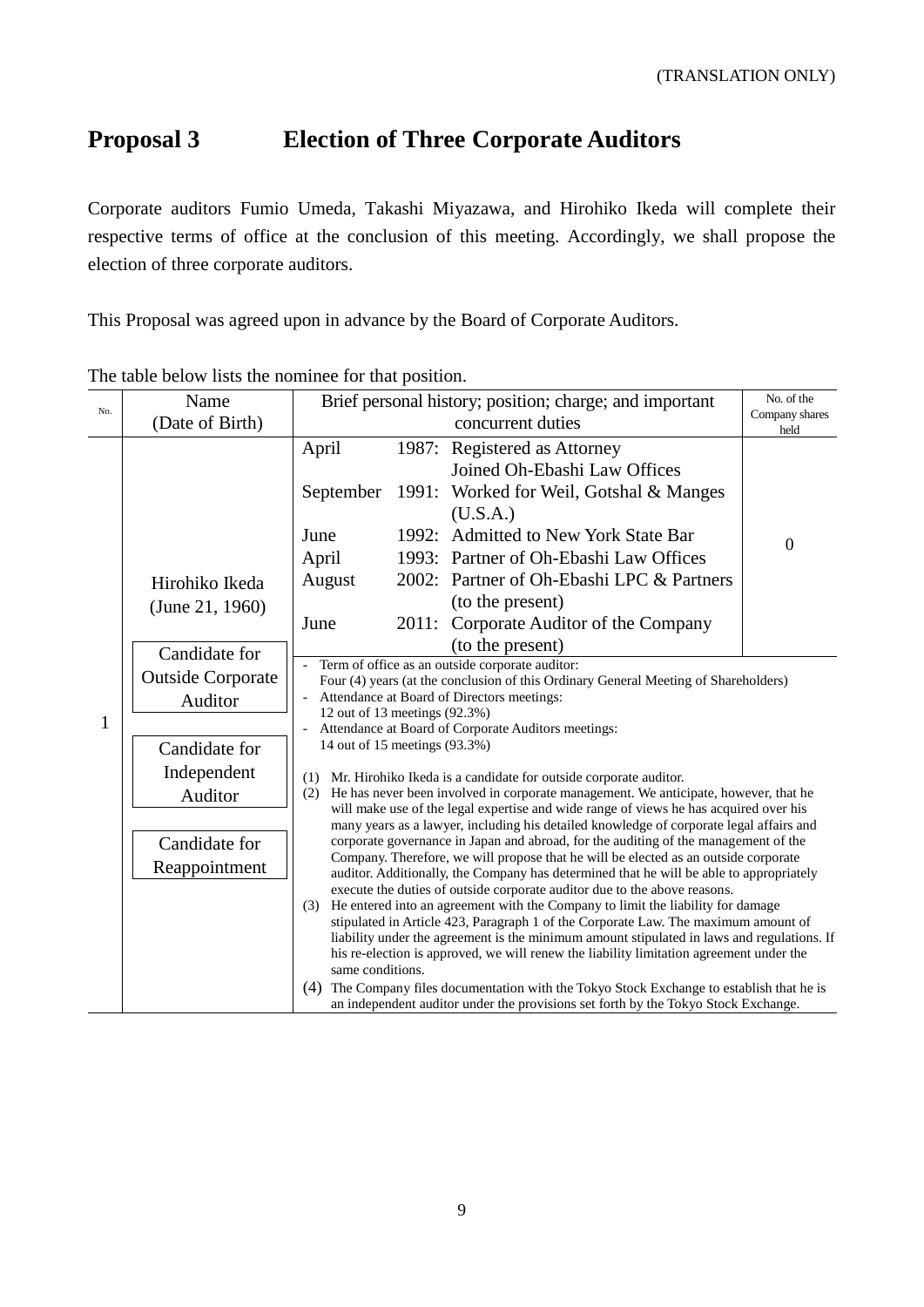| No.            | Name                                     | Brief personal history; position; charge; and important                                                                                                                                                                                                                                                                                                                                                                                                                                                                                                                                                                                                                                                           |       | No. of the<br>Company shares                                                                                                                                                  |                |  |
|----------------|------------------------------------------|-------------------------------------------------------------------------------------------------------------------------------------------------------------------------------------------------------------------------------------------------------------------------------------------------------------------------------------------------------------------------------------------------------------------------------------------------------------------------------------------------------------------------------------------------------------------------------------------------------------------------------------------------------------------------------------------------------------------|-------|-------------------------------------------------------------------------------------------------------------------------------------------------------------------------------|----------------|--|
|                | (Date of Birth)                          |                                                                                                                                                                                                                                                                                                                                                                                                                                                                                                                                                                                                                                                                                                                   |       | concurrent duties                                                                                                                                                             | held           |  |
| $\overline{2}$ | Takashi Dairokuno<br>(December 18, 1958) | April<br>April                                                                                                                                                                                                                                                                                                                                                                                                                                                                                                                                                                                                                                                                                                    |       | 1982: Entered the Company<br>2002: Director and President of Yamaha<br>Electronique Alsace S.A.                                                                               |                |  |
|                |                                          | November                                                                                                                                                                                                                                                                                                                                                                                                                                                                                                                                                                                                                                                                                                          |       | 2005: General Manager of Planning and<br>Management Division, Pro Audio &<br>Digital Musical Instruments Division<br>of the Company                                           | 1,500          |  |
|                | New Candidate                            | April                                                                                                                                                                                                                                                                                                                                                                                                                                                                                                                                                                                                                                                                                                             | 2011: | General Manager of Human Resources<br>Division                                                                                                                                |                |  |
|                |                                          | October                                                                                                                                                                                                                                                                                                                                                                                                                                                                                                                                                                                                                                                                                                           |       | 2012: General Manager of Human Resources<br>and General Affairs Division                                                                                                      |                |  |
|                |                                          | March                                                                                                                                                                                                                                                                                                                                                                                                                                                                                                                                                                                                                                                                                                             |       | 2014: General Manager of Internal Audit<br><b>Control Division</b>                                                                                                            |                |  |
|                |                                          |                                                                                                                                                                                                                                                                                                                                                                                                                                                                                                                                                                                                                                                                                                                   |       | (to the present)                                                                                                                                                              |                |  |
|                |                                          | April                                                                                                                                                                                                                                                                                                                                                                                                                                                                                                                                                                                                                                                                                                             |       | 1974: Entered MITSUBISHI RAYON CO.,<br>LTD.                                                                                                                                   |                |  |
|                |                                          | November                                                                                                                                                                                                                                                                                                                                                                                                                                                                                                                                                                                                                                                                                                          | 1980: | <b>Entered Pricewaterhouse CPA Office</b>                                                                                                                                     |                |  |
|                |                                          | June                                                                                                                                                                                                                                                                                                                                                                                                                                                                                                                                                                                                                                                                                                              |       | 1983: Entered Aoyama Audit Corporation                                                                                                                                        |                |  |
|                | Junya Hakoda<br>(July 10, 1951)          | April                                                                                                                                                                                                                                                                                                                                                                                                                                                                                                                                                                                                                                                                                                             |       | 1984: Registered as a Certified Public<br>Accountant                                                                                                                          | $\overline{0}$ |  |
|                |                                          | September                                                                                                                                                                                                                                                                                                                                                                                                                                                                                                                                                                                                                                                                                                         |       | 2006: Representative of Arata Audit<br>Corporation                                                                                                                            |                |  |
|                | Candidate for<br>Corporate Auditor       | July                                                                                                                                                                                                                                                                                                                                                                                                                                                                                                                                                                                                                                                                                                              |       | 2012: Representative of Junya Hakoda CPA<br>Office                                                                                                                            |                |  |
| 3              | Candidate for                            |                                                                                                                                                                                                                                                                                                                                                                                                                                                                                                                                                                                                                                                                                                                   |       | (to the present)                                                                                                                                                              |                |  |
|                | Independent<br>Auditor                   | (1) Mr. Junya Hakoda is a nominee for outside auditor.<br>Although he has not been involved in corporate management, Mr. Junya Hakoda has<br>(2)<br>achieved results over his many years as a certified public accountant, and in order to<br>leverage his specialized knowledge and expertise that he has acquired during the course<br>of conducting accounting audits of many companies, the Company proposes his election<br>as outside auditor. Additionally, the Company has determined that he will be able to<br>appropriately execute the duties of outside corporate auditor due to the above reasons.<br>In the event that Mr. Junya Hakoda is elected as outside auditor, the Company plans to<br>(3) |       |                                                                                                                                                                               |                |  |
|                | New Candidate                            |                                                                                                                                                                                                                                                                                                                                                                                                                                                                                                                                                                                                                                                                                                                   |       |                                                                                                                                                                               |                |  |
|                |                                          |                                                                                                                                                                                                                                                                                                                                                                                                                                                                                                                                                                                                                                                                                                                   |       |                                                                                                                                                                               |                |  |
|                |                                          |                                                                                                                                                                                                                                                                                                                                                                                                                                                                                                                                                                                                                                                                                                                   |       | enter into an agreement with him to limit the liability for damages stipulated in Article<br>423, Paragraph 1 of the Corporate Law. The maximum amount of liability under the |                |  |
|                |                                          | agreement is the minimum amount stipulated in laws and regulations.<br>If Mr. Junya Hakoda is elected as corporate auditor, he is scheduled to become an<br>(4)                                                                                                                                                                                                                                                                                                                                                                                                                                                                                                                                                   |       |                                                                                                                                                                               |                |  |
|                |                                          |                                                                                                                                                                                                                                                                                                                                                                                                                                                                                                                                                                                                                                                                                                                   |       | independent auditor under the provisions set forth by the Tokyo Stock Exchange.                                                                                               |                |  |

### **Special interests between nominees for corporate auditor and the Company**

Of the candidates for corporate auditor, none of the nominees have special interests in the Company.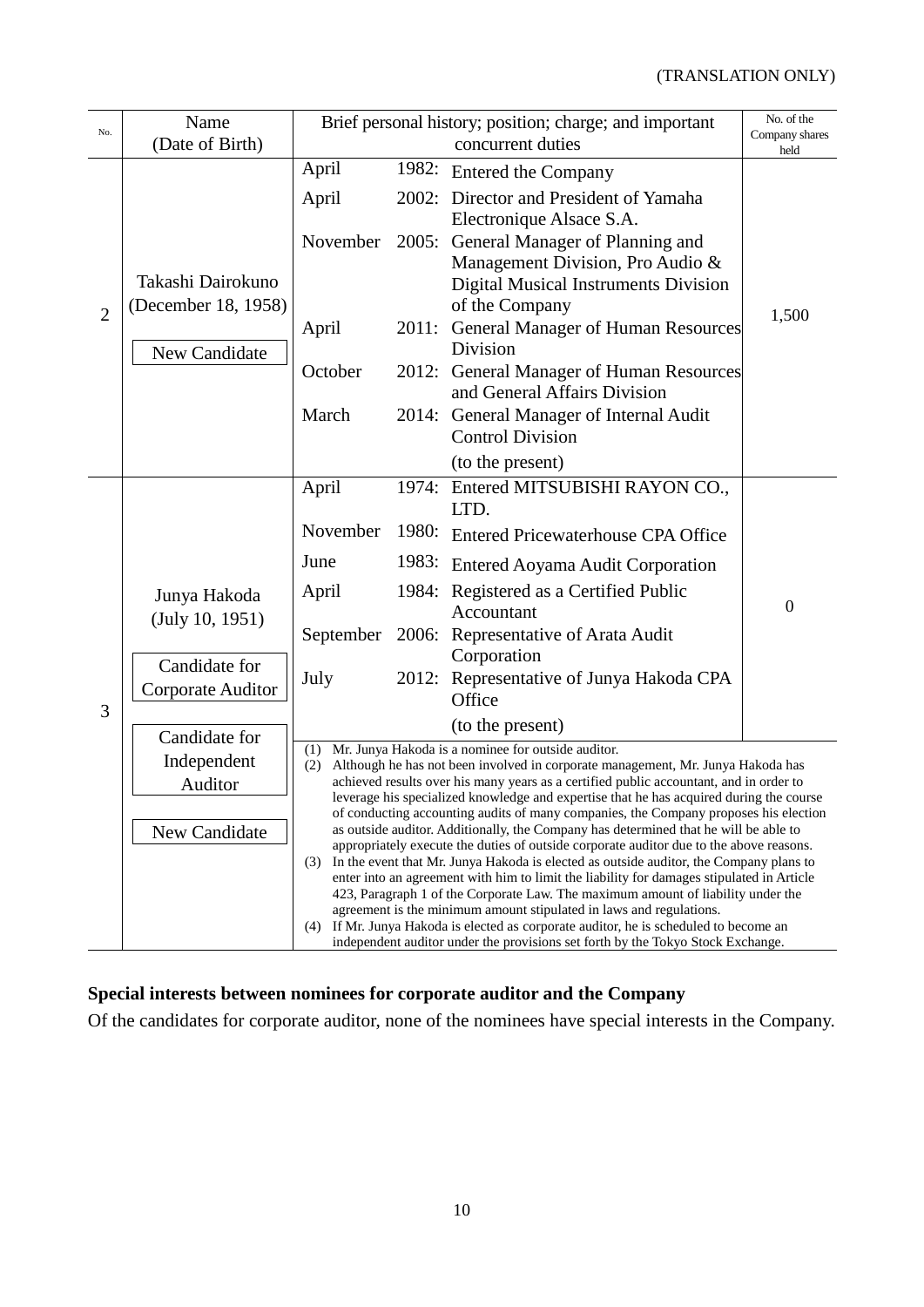### **Proposal 4 Payment of Bonuses to Directors**

In consideration of the consolidated operating results of this fiscal year and other factors, we will propose the payment of bonuses of 77,400,000 yen in the aggregate to four directors (excluding outside directors) in office at the end of this fiscal year, comprehensively.

### **Proposal 5 Revision of the Amount of Remuneration for Directors and Corporate Auditors**

The amounts of remuneration for directors and corporate auditors of the Company were approved at the 172nd Ordinary General Shareholders' Meeting held on June 27, 1996 as no more than 40 million yen per month (annualized amount: 480 million yen) for directors and no more than 7 million yen per month (annualized amount: 84 million yen) for corporate auditors, and have not been changed since. We propose that the amounts of remuneration be changed from a monthly base to an annual base without changing the total amount per annum, as follows:

| • Remuneration for directors          | No more than 480 million yen per annum (within 50 million |
|---------------------------------------|-----------------------------------------------------------|
|                                       | yen per annum for outside directors)                      |
| • Remuneration for corporate auditors | No more than 84 million yen per annum                     |

The payment of bonuses to directors is proposed to General Shareholders' Meetings for each occurrence. However, moving forward, we propose that bonuses to directors be linked to consolidated net income and be paid by resolution of the Board of Directors within the upper limit range as described below, and as such, we request approval of the upper limit range. The Company believes that linking bonuses to directors to consolidated net income will provide an incentive to directors to improve business results, and result in improved business results and corporate value for the Group.

```
・Bonuses to directors No more than 0.5% of the consolidated net income for the 
                        previous fiscal year
```
The remuneration for directors other than outside directors is set to consist of a fixed amount, a performance-based amount based on an evaluation index, and bonuses to directors, in order to better clarify the connection between corporate results and remuneration for directors. The detailed calculation of remuneration for directors is to be determined by the Board of Directors after screening and recommendation by the Corporate Officers Personnel Committee, a body of which half or more of the members consist of outside directors. Furthermore, the amounts of remuneration for directors shall include the executive officer remuneration for directors who serve concurrently as executive officers. Outside directors are paid remuneration in only a fixed amount.